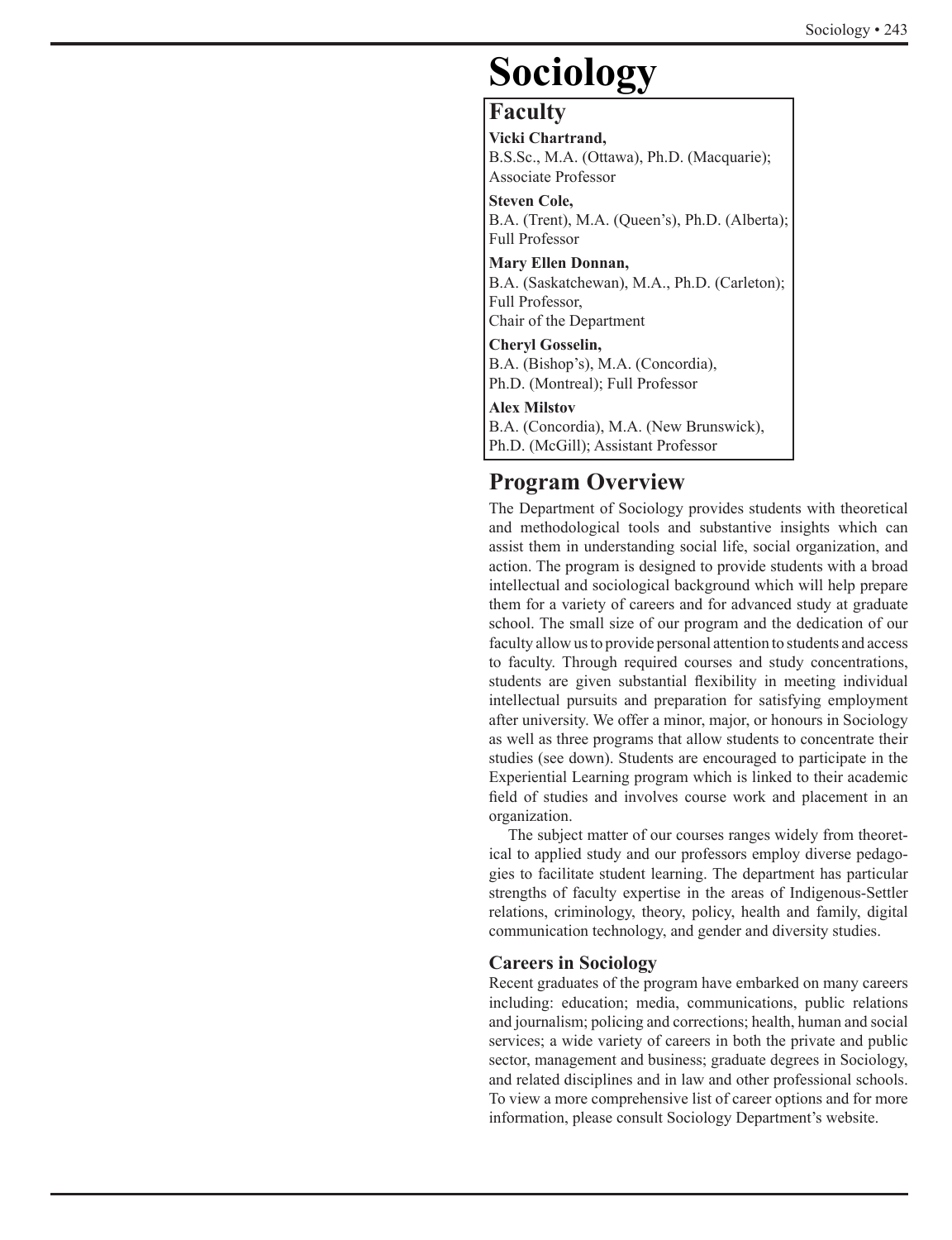# **Sociology Major (48 credits)** MAJSOC

# **Required Courses:**

| 21 credits, $(7 \text{ courses}) +$ |                             |
|-------------------------------------|-----------------------------|
|                                     | ILT 104 (1 credit)          |
| <b>SOC 101</b>                      | Introduction                |
| <b>SOC 102</b>                      | Quebec Society              |
| <b>SOC 110</b>                      | <b>Research Methodology</b> |
| <b>SOC 211</b>                      | Quantitative Methodology    |
| <b>ILT 104</b>                      | Information Retrieval (lab) |
| <b>SOC 221</b>                      | Modern Soc. Theory I        |
| <b>SOC 222</b>                      | Modern Soc. Theory II       |
|                                     |                             |

*Plus, one SOC 300 level course*

# **Elective Courses:**

*27 credits (9 courses) in Sociology*

*Or choose from the following three concentrations (maximum of two concentrations allowed):*

**A. Gender, Diversity and Equity Studies B. Family, Health and Community**

**C. Criminology, Law and Social Policy**

# **Concentration A:**

# **Gender, Diversity and Equity Studies MAJSGD**

# **Required Courses:**

|                | All of the Major course requirements plus: |
|----------------|--------------------------------------------|
| SOC 129        | Sex and Gender                             |
| SOC 245        | Race and Ethnicity                         |
| <b>WOM 101</b> | Intro, to Women's Studies                  |
| <b>WOM 201</b> | Women and Feminism                         |
|                | in Can                                     |
| SOC 340        | Women, Theory and                          |
|                | Ideology                                   |
|                | or                                         |
| <b>WOM 305</b> | Women and Feminism                         |
|                | <b>Selected Topics</b>                     |

# **Elective Courses:**

*15 credits (5 courses) from List A below*

| <b>Family, Health</b><br>and Community                                                                                                   | Concentration D.<br><b>MAJSFH</b>                                                                                                         | UШ<br>Gen<br>and                                                                                |
|------------------------------------------------------------------------------------------------------------------------------------------|-------------------------------------------------------------------------------------------------------------------------------------------|-------------------------------------------------------------------------------------------------|
| <b>Required Courses:</b><br>$plus$ :<br><b>SOC 205</b><br><b>SOC 214</b><br><b>SOC 260</b><br><b>SOC 307</b><br><b>Elective Courses:</b> | All of the Major course requirements<br>Family I<br>Aging<br>Community<br>Sociology of Health<br>18 credits (6 courses) from List B below | Requ<br>All of<br>requi<br><b>SOC</b><br><b>SOC</b><br>SOC<br><b>SOC</b><br>Plus:<br><b>WON</b> |
| Criminology,                                                                                                                             | <b>Concentration C:</b>                                                                                                                   | One i<br>Con                                                                                    |
| <b>Required Courses:</b>                                                                                                                 | Law and Social Policy MAJSCL<br>All of the Major course requirements                                                                      | Fam<br>and                                                                                      |
| $plus$ :<br><b>SOC 208</b><br><b>SOC 230</b><br><b>SOC 295</b><br><b>SOC 307</b>                                                         | Criminology<br>Deviance I<br>Social Inequality<br>Sociology of Health                                                                     | Requ<br>All of<br>requi<br><b>SOC</b><br><b>SOC</b>                                             |
| <b>Elective Courses:</b>                                                                                                                 | 18 credits (6 courses) from List C below                                                                                                  | <b>SOC</b><br><b>SOC</b><br>Plus:                                                               |
| $(61 \text{ credits})$<br>Honours' programs                                                                                              | <b>Honours Sociology</b><br><b>HONSOC</b><br>There is an optional 6-credit thesis for all                                                 | <b>SOC</b><br>One 1<br>Con<br>Crin                                                              |
| <b>Required Courses:</b>                                                                                                                 | All of the Major course requirements                                                                                                      | and                                                                                             |
| $plus$ :<br>SOC 311<br><b>SOC 402</b><br><b>SOC 404</b><br><b>SOC 490</b><br>Plus, one of:                                               | Quantitative Data Analysis<br>Honours I<br>Honours II<br>Contemp. Theory                                                                  | Requ<br>All oj<br>requi<br>SOC<br><b>SOC</b><br>SOC                                             |
| <b>SOC 315</b><br><b>SOC 320</b><br><b>SOC 322</b><br><b>SOC 340</b>                                                                     | Political Soc. in the Digital<br>Era<br>Knowledge<br><b>Urban Sociology</b><br>Women, Theory and                                          | SOC<br>Plus:<br>SOC<br>One 1                                                                    |
| SOC 396<br><b>SOC 361</b>                                                                                                                | Ideology<br>Post Colonial Theory<br>Qualitative Studies                                                                                   | Min<br>(24c                                                                                     |

**Program Summary Table**

**Concentration B:** 

**Concentration A: nder, Diversity and Equity Studies** HONSGD

**Required Courses:** *All of the Major Concentration course rirements plus:*  $\begin{array}{ll}\n\text{C 311} & \text{Quantitative Data Analysis} \\
\text{C 402} & \text{Honours I}\n\end{array}$ Honours I  $\degree$  404 Honours II  $C$  490 Contemporary Theory M 305 Women and Feminism Selected Topics

*more elective from List A* 

# **ncentration B: Family, Health and Community** HONSFH

# **Required Courses:**

*All of the Major Concentration course rirements plus:* 

| SOC 311        | Quantitative Data Analysis |
|----------------|----------------------------|
| <b>SOC 402</b> | Honours I                  |
| <b>SOC 404</b> | Honours II                 |
| <b>SOC 490</b> | Contemp. Theory            |
| Plus:          |                            |
| SOC 305        | Family II                  |

*more elective from List B below* 

# **ncentration C: Criminology, Law and Social Policy** HONSCL

**Required Courses:** *All of the Major Concentration course rivements plus:*<br>C 311 Oua  $\begin{array}{ll}\n\text{C 311} & \text{Quantitative Data Analysis} \\
\text{C 402} & \text{Honours I}\n\end{array}$ Honours I  $\degree$  404 Honours II  $C$  490 Contemp. Theory *Plus:*  $\sim$  331 Deviance II *more elective from List C below* 

**Minor in Sociology** MINSOC

*(24 credits) 8 courses*

**Required Courses:** SOC 101 *Plus seven (7) other courses in Sociology*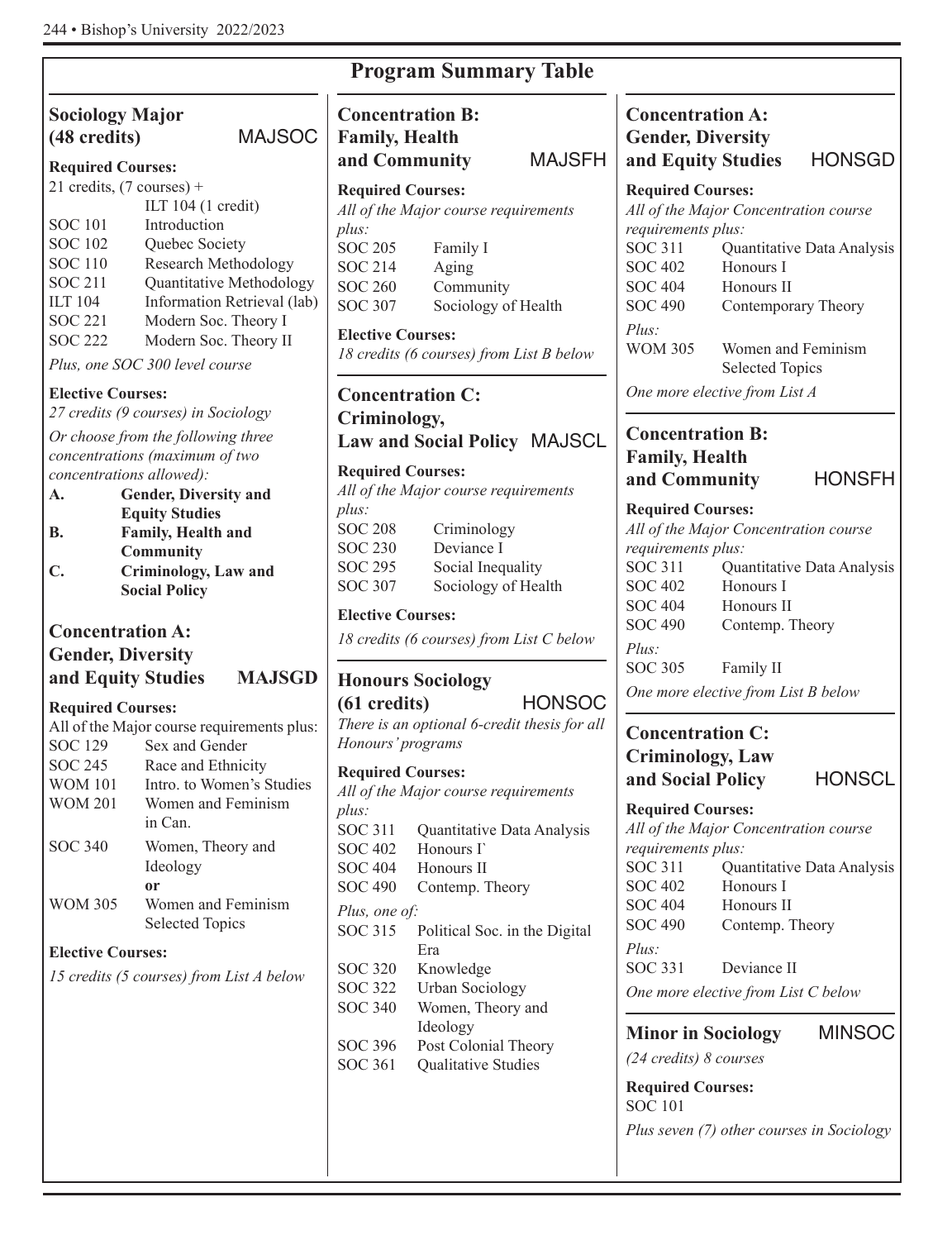# Sociology • 245

|                           |                                            |                                        |                                         | <b>SOC</b>       |
|---------------------------|--------------------------------------------|----------------------------------------|-----------------------------------------|------------------|
|                           | <b>Minor in Criminology MINCRM</b>         |                                        | <b>Minor in Gender, Diversity,</b>      |                  |
| (24 credits) 8 courses    |                                            | <b>MINSGD</b><br><b>Equity Studies</b> |                                         | <b>SOC</b>       |
| <b>Required Courses:</b>  |                                            | $(24 \text{ credits})$ 8 courses       |                                         | <b>SOC</b>       |
| <b>SOC 208</b>            | Criminology                                | <b>Required Courses:</b>               |                                         |                  |
|                           |                                            | <b>WOM 101</b>                         | Introduction to Women's                 | <b>SOC</b>       |
| Two of:<br><b>SOC 110</b> |                                            |                                        | <b>Studies</b>                          |                  |
|                           | Research Methodology                       |                                        |                                         | <b>SOC</b>       |
| <b>SOC 211</b>            | Quantitative Methodology                   | <b>Electives Courses:</b>              |                                         |                  |
| <b>SOC 311</b>            | Quantitative Data Analysis                 |                                        | 21 credits (7 courses) from Gender,     | <b>SOC</b>       |
| <b>PMA 260</b>            | <b>Psych Statistics</b>                    |                                        | Diversity, Equity Studies Concentration | <b>SOC</b>       |
| Five of:                  |                                            |                                        |                                         | <b>SOC</b>       |
| <b>SOC 101</b>            | Introduction to SOC                        |                                        |                                         |                  |
| <b>SOC 102</b>            | Quebec Society I                           |                                        | <b>Certificate in Gerontology</b>       | <b>CLA</b>       |
| <b>SOC 107</b>            | Indigenous and First                       |                                        | <b>CONGRN</b>                           |                  |
|                           | Nations Peoples in Canada                  |                                        |                                         |                  |
| <b>SOC 207</b>            | Sociology of Indigenous-                   | (30 credits) 10 courses                |                                         | <b>CLA</b>       |
|                           | <b>Settler Relations</b>                   | <b>Required Courses:</b>               |                                         |                  |
| <b>SOC 230</b>            | Deviance I                                 | 24 credits (8 courses)                 |                                         | <b>DRA</b>       |
| <b>SOC 235</b>            | Women in the Penal                         | <b>SOC 214</b>                         | Aging                                   |                  |
|                           | System                                     | <b>PSY 266</b>                         | Adult Development and                   | <b>DRA</b>       |
| <b>SOC 245</b>            | Race and Ethnicity                         |                                        | Aging                                   |                  |
| <b>WOM 120</b>            | Women & the Law                            | <b>BHR 221</b>                         | Organizational Behaviour                | <b>DRA</b>       |
| <b>SOC 315</b>            | Political Soc. in the                      | <b>SOC 110</b>                         | Research Methodology                    | <b>DRA</b>       |
|                           | Digital Era                                | PBI 320                                | Physiology and                          | <b>ENG</b>       |
| <b>SOC 298</b>            | <b>Social Problems</b>                     |                                        | Pharmacology of Aging                   |                  |
| <b>SOC 331</b>            | Deviance II                                | <b>PSY 367</b>                         | Counselling of Older                    | <b>ENG</b>       |
| <b>POL 314</b>            | Law, Politics & Canadian                   |                                        | <b>Adults</b>                           | <b>ENG</b>       |
|                           | Society                                    | <b>GRN 300</b>                         |                                         |                  |
| <b>ECO 126</b>            | Economics of Crime and                     |                                        | Selected Topics in Aging                |                  |
|                           | Criminal Justice                           | <b>Elective Courses:</b>               |                                         | <b>ENG</b>       |
|                           |                                            |                                        | Choose 6 credits (2 courses) from:      |                  |
|                           | <b>Minor in Gerontology MINSGR</b>         | SOC 217                                | Social Policy of Aging                  |                  |
|                           |                                            | <b>SOC 215</b>                         | Culture, Ethnicity and                  |                  |
|                           | (24 credits) $8 \text{ courses} + ILT 104$ |                                        | Aging                                   | <b>FRA</b>       |
| <b>Required Courses:</b>  |                                            | <b>SOC 260</b>                         | Community                               |                  |
| <b>SOC 110</b>            | Research Methodology                       |                                        |                                         | <b>FRA</b>       |
|                           | ILT 104 Information Retrieval (lab)        |                                        |                                         |                  |
| <b>SOC 211</b>            | Quantitative Methodology                   |                                        | <b>Certificate in Gender, Diversity</b> | HIS <sub>2</sub> |
| <b>SOC 214</b>            | Aging                                      |                                        |                                         |                  |
| <b>PSY 266</b>            | Adult Development and                      | & Equity Studies                       | <b>CONSGD</b>                           | PSY:             |
|                           | Aging                                      | (30 credits) 10 courses                |                                         | <b>PSY</b>       |
|                           |                                            | <b>Required Course:</b>                |                                         | PSY:             |
| <b>Elective Courses:</b>  |                                            | <b>WOM 101</b>                         | Introduction to Women's                 | PBI <sub>3</sub> |
|                           | 12 credits (4 courses) of:                 |                                        | <b>Studies</b>                          |                  |
| <b>BHR 221</b>            | Organizational Behaviour                   |                                        |                                         | PSY:             |
| <b>GRN 300</b>            | Directed Independent                       | <b>Elective Courses:</b>               |                                         | <b>RSC</b>       |
|                           | Study                                      | 27 credits (9 courses) from:           |                                         | <b>RSC</b>       |
| <b>PSY 367</b>            | Counselling of Older                       | <b>WOM 120</b>                         | Women & the Law                         | $*O$ the         |
|                           | <b>Adults</b>                              | <b>WOM 201</b>                         | Women and Feminism in                   | group            |
| <b>SOC 205</b>            | Family I                                   |                                        | Canada                                  | the c            |
| <b>SOC 215</b>            | Culture, Ethnicity and                     | <b>WOM 301</b>                         | Directed Independent                    | sectio           |
|                           | Aging                                      |                                        | Study                                   |                  |
| <b>SOC 217</b>            | Social Policy of Aging                     | <b>WOM 305</b>                         | Women and Feminism:                     |                  |
| <b>SOC 260</b>            | Community                                  |                                        | <b>Selected Topics</b>                  |                  |
| <b>SOC 280</b>            | Interpersonal                              | WOM 230/                               |                                         |                  |
|                           | Communication                              |                                        |                                         |                  |
| <b>SOC 305</b>            | Family II                                  | <b>DRA 230</b>                         | Women in Performance                    |                  |
| <b>SOC 361</b>            | Qualitative Studies                        | <b>SOC 129</b>                         | Sex and Gender                          |                  |

| <b>SOC 190</b> | Introduction to              |
|----------------|------------------------------|
|                | Postcolonial Study           |
| <b>SOC 205</b> | Family I                     |
| <b>SOC 223</b> | Women and Global             |
|                | Inequality                   |
| <b>SOC 229</b> | Communication: Gender        |
|                | and Culture                  |
| <b>SOC 235</b> | Women and the Penal          |
|                | System                       |
| SOC 241        | Cinema                       |
| <b>SOC 305</b> | Family II: Selected Topics   |
| <b>SOC 340</b> | Women: Theory and            |
|                | Ideology                     |
| CLA 250        | Sex and Gender in the        |
|                | Ancient World                |
| CLA 350        | The Goddess: History,        |
|                | Cult and Myth                |
| DRA 202        | Contemporary American        |
|                | Drama                        |
| DRA 203        | Contemporary European        |
|                | Drama                        |
| DRA 273        | <b>Women Dramatists</b>      |
| DRA 212        | Theatre & the State          |
| <b>ENG 115</b> | Women Writers before         |
|                | 1900                         |
| ENG 239        | Feminist Literary Theory     |
| <b>ENG 275</b> | The Contemporary             |
|                | Canadian Novel: "The         |
|                | Myths Are My Reality"        |
| <b>ENG 334</b> | Restoration and              |
|                | Eighteenth-Century           |
|                | Drama: Sex, Politics and     |
|                | Intrigue                     |
| <b>FRA 263</b> | De la féminité au fémi-      |
|                | nisme                        |
| <b>FRA 284</b> | Littérature et condition des |
|                | femmes au Québec             |
| <b>HIS 288</b> | Women in 19th and 20th       |
|                | Century Canada               |
| <b>PSY 219</b> | Psychology of Women          |
| <b>PSY 123</b> | Multicultural Psychology     |
| <b>PSY 231</b> | Crisis Intervention          |
| PBI 361        | The Psychology of            |
|                | Sexuality                    |
| <b>PSY 345</b> | <b>Family Dynamics</b>       |
| <b>RSC 204</b> | Women in Religion            |
| <b>RSC 207</b> | Sex and Religion             |
|                |                              |

*\*Other courses may be taken for group 2 credit, with the approval of the coordinator of the Women's Studies section of Sociology.*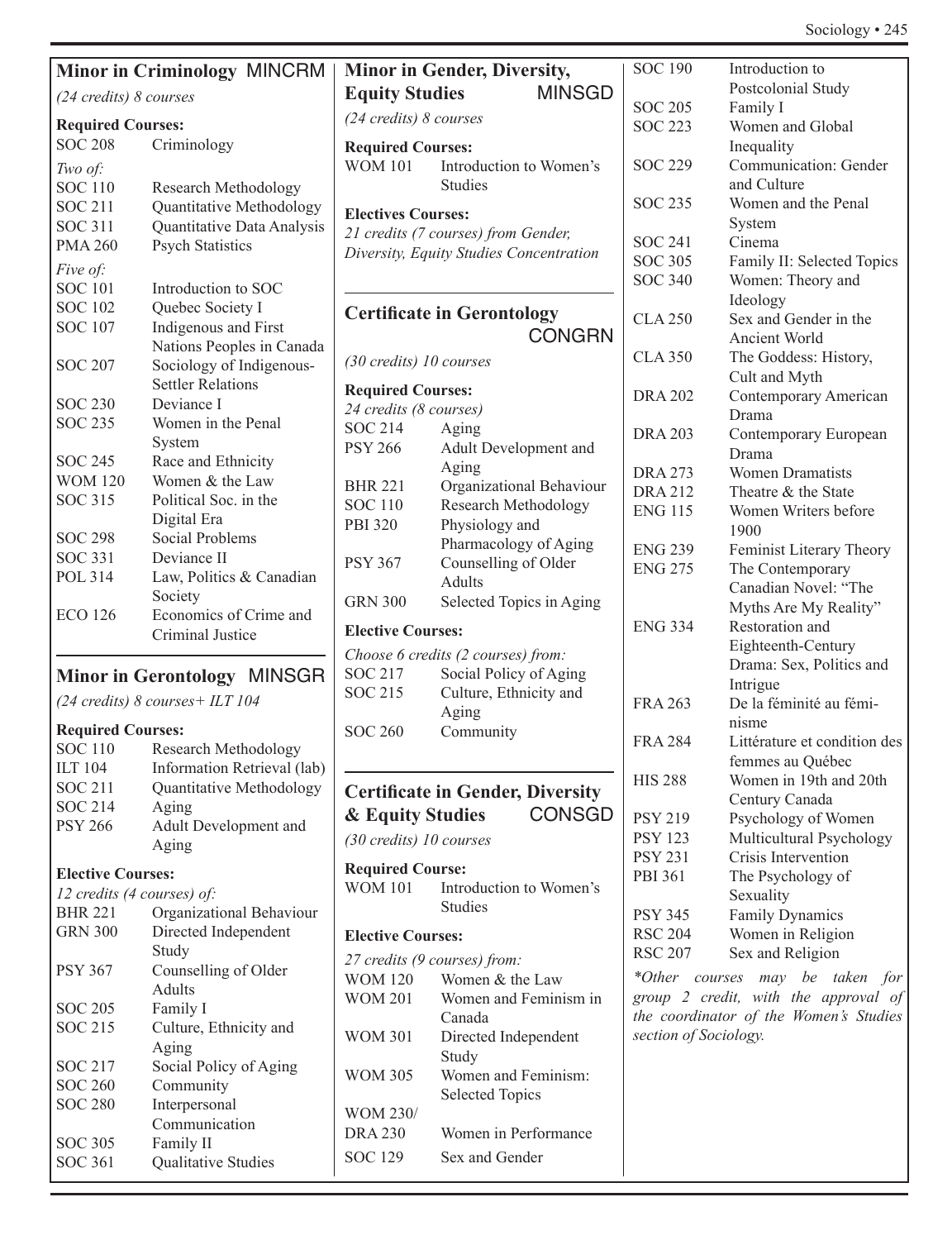| List A:        |                                                               |  |  |
|----------------|---------------------------------------------------------------|--|--|
|                | <b>Concentration in Gender, Diversity and Equity Studies:</b> |  |  |
| <b>SOC105</b>  | Media and Society I                                           |  |  |
| <b>SOC 107</b> | Indigenous and First Nations Peoples in Canada                |  |  |
| <b>SOC 155</b> | Sociology of Sport                                            |  |  |
| <b>SOC 190</b> | Introduction to Postcolonial Study                            |  |  |
| <b>SOC 202</b> | Directed Independent Study I                                  |  |  |
| <b>SOC 203</b> | Directed Independent Study II                                 |  |  |
| <b>SOC 204</b> | Experiential Learning in Sociology I                          |  |  |
| <b>SOC 205</b> | Family I                                                      |  |  |
| <b>SOC 207</b> | Sociology of Indigenous-Settler Relations                     |  |  |
| <b>SOC 214</b> | Aging                                                         |  |  |
| <b>SOC 215</b> | Culture, Ethnicity and Aging                                  |  |  |
| <b>SOC 217</b> | Social Policy of Aging                                        |  |  |
| SOC 219        | Sociology of the Body                                         |  |  |
| <b>SOC 229</b> | Communication, Gender and Culture                             |  |  |
| <b>SOC 223</b> | Women and Global Inequality                                   |  |  |
| <b>SOC 235</b> | Women and the Penal System                                    |  |  |
| <b>SOC 245</b> | Race and Ethnicity                                            |  |  |
| <b>SOC 250</b> | Social Movements                                              |  |  |
| <b>SOC 292</b> | Social Policy                                                 |  |  |
| <b>SOC 294</b> | Sociology of Tourism                                          |  |  |
| <b>SOC 295</b> | Social Inequality                                             |  |  |
| <b>SOC 299</b> | Sociology of Education                                        |  |  |
| <b>SOC 302</b> | Directed Independent Study III                                |  |  |
| <b>SOC 303</b> | Directed Independent Study IV                                 |  |  |
| <b>SOC 304</b> | Experiential Learning in Sociology II                         |  |  |
| <b>SOC 305</b> | Family II: Selected Topics                                    |  |  |
| <b>SOC 307</b> | Sociology of Health                                           |  |  |
| <b>SOC 315</b> | Political Sociology in the Digital Era                        |  |  |
| <b>SOC 320</b> |                                                               |  |  |
| <b>SOC 321</b> | Knowledge                                                     |  |  |
|                | Sociology of Technology                                       |  |  |
| <b>SOC 322</b> | <b>Urban Sociology</b>                                        |  |  |
| <b>SOC 340</b> | Women, Theory and Ideology                                    |  |  |
| <b>SOC 361</b> | Qualitative Studies                                           |  |  |
| <b>SOC 490</b> | Contemp. Theory                                               |  |  |
| <b>WOM 120</b> | Women and The Law                                             |  |  |
| <b>WOM 301</b> | Directed Independent Study                                    |  |  |
| <b>WOM 305</b> | Women and Feminism: Selected Topics (see                      |  |  |
|                | requirements for Honours in this concentration)               |  |  |
| <b>CLA 250</b> | Sex and Gender in the Ancient World                           |  |  |
| <b>CLA 350</b> | The Goddess: History, Cult and Myth                           |  |  |
| <b>DRA 202</b> | Contemporary American Drama                                   |  |  |
| <b>DRA 203</b> | Contemporary European Drama                                   |  |  |
| <b>DRA 212</b> | Theatre and the State                                         |  |  |
| <b>DRA 273</b> | <b>Women Dramatists</b>                                       |  |  |
| <b>DRA 237</b> | Theatre Lab                                                   |  |  |
| <b>DRA 230</b> | Women in Performance                                          |  |  |
| <b>ELL 200</b> | <b>Experiential Learning Lab</b>                              |  |  |
| <b>ELP 300</b> | <b>Experiential Learning Placement</b>                        |  |  |
| <b>ENG 115</b> | Women Writers Before 1900                                     |  |  |
| <b>ENG 239</b> | Feminist Literary Theory                                      |  |  |
| <b>ENG 275</b> | The Contemporary Canadian Novel                               |  |  |
| <b>ENG 353</b> | Boy Meets Girl: American Literature                           |  |  |
| <b>FRA 263</b> | De la féminité au féminisme                                   |  |  |
| <b>FRA 284</b> | Littérature et condition des femmes au Québec                 |  |  |
| <b>HIS 308</b> | Women in America 1765-1920                                    |  |  |
| <b>HIS 331</b> | Women in 19th and 20th Century Canada                         |  |  |

| <b>SOC 361</b>                   | Qualitative Studies                                  |
|----------------------------------|------------------------------------------------------|
| <b>HIS 380</b>                   | Women in Modern British History                      |
| LIB 213                          | The Use and Abuse of Beauty                          |
| <b>POL 242</b>                   | International Organizations:                         |
|                                  | Principles, Institutions and Politics                |
| <b>POL 246</b>                   | Gender and Politics                                  |
| <b>PSY 210</b>                   | Psychology of the Couple                             |
| <b>PSY 219</b>                   | Psychology of Women                                  |
| <b>PSY 293</b>                   | Multicultural Psychology                             |
| <b>PSY 337</b>                   | Crisis Intervention                                  |
| <b>PSY 345</b>                   | <b>Family Dynamics</b>                               |
| <b>RSC 204</b>                   | Women in Religion                                    |
| <b>RSC 207</b>                   | Sex and Religion                                     |
| List B:                          |                                                      |
|                                  | <b>Concentration in Family, Health and Community</b> |
| SOC 107                          | Indigenous and First Nations Peoples in Canada       |
| <b>SOC 129</b>                   | Sociology of Sex and Gender                          |
| <b>SOC 155</b>                   | Sociology of Sport                                   |
| <b>SOC 202</b>                   | Directed Independent Study 1                         |
| <b>SOC 203</b>                   | Directed Independent Study II                        |
| <b>SOC 204</b>                   | Experiential Learning in Sociology I                 |
| <b>SOC 207</b>                   | Sociology of Indigenous-Settler Relations            |
| <b>SOC 209</b>                   | Young Offenders                                      |
| SOC 215                          | Culture, Ethnicity and Aging                         |
| <b>SOC 217</b>                   | Social Policy of Aging                               |
| SOC 219                          | Sociology of the Body                                |
| <b>SOC 220</b>                   | Work and Leisure                                     |
| <b>SOC 223</b>                   | Women and Global Inequality                          |
| <b>SOC 229</b>                   | Communications: Gender and Culture                   |
| <b>SOC 235</b>                   | Women and the Penal System                           |
| <b>SOC 245</b>                   | Race and Ethnicity                                   |
| <b>SOC 280</b>                   | <b>Interpersonal Communications</b>                  |
| <b>SOC 281</b>                   | <b>Communications Methods</b>                        |
| SOC 295                          | Social Inequality                                    |
| <b>SOC 298</b>                   | Social Problems                                      |
| <b>SOC 299</b>                   | Sociology of Education                               |
| <b>SOC 292</b>                   | Social Policy                                        |
| <b>SOC 305</b>                   | Family II (see requirements for Honours in this      |
|                                  | concentration)                                       |
| <b>SOC 308</b>                   | Formal Organization                                  |
| <b>SOC 302</b>                   | Directed Independent Study III                       |
| <b>SOC 304</b>                   | Experiential Learning in Sociology II                |
| <b>SOC 303</b>                   | Directed Independent Study IV                        |
| <b>SOC 322</b>                   | <b>Urban Sociology</b>                               |
| <b>SOC 340</b>                   | Women: Theory and Ideology                           |
| <b>SOC 361</b>                   | Qualitative Studies                                  |
| <b>WOM 101</b>                   | Introduction to Women's Studies                      |
| <b>WOM 120</b>                   | Women and the Law                                    |
| <b>WOM 201</b><br><b>WOM 305</b> | Women and Feminism in Canada                         |
|                                  | Women and Feminism: Selected Topics                  |
| <b>WOM 301</b><br><b>SOC 361</b> | Directed Independent Study                           |
|                                  | Qualitative Studies                                  |
| <b>ELL 200</b>                   | <b>Experiential Learning Lab</b>                     |
| <b>ELP 300</b><br><b>ENG 210</b> | <b>Experiential Learning Placement</b>               |
|                                  | History of Children's Literature                     |
| <b>GRN 300</b>                   | Selected Topics in Aging                             |
| PBI 320                          | Physiology and Pharmacology of Aging                 |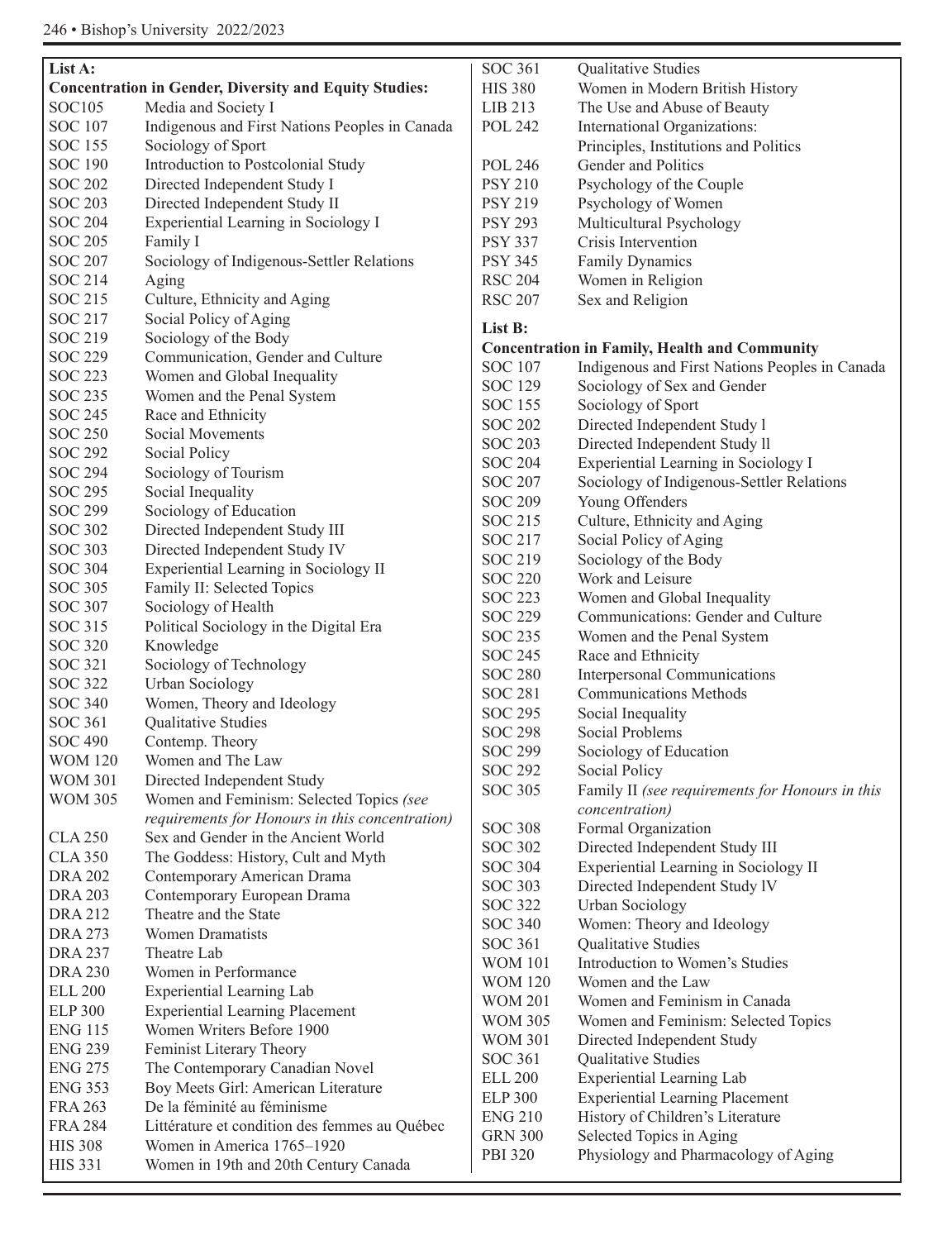| PBI 361        | The Psychology of Sexuality                                | <b>SOC 250</b> | <b>Social Movements</b>                          |
|----------------|------------------------------------------------------------|----------------|--------------------------------------------------|
| <b>PSY 210</b> | Psychology of the Couple                                   | <b>SOC 260</b> | Community                                        |
| <b>PSY 219</b> | Psychology of Women                                        | <b>SOC 292</b> | Social Policy                                    |
| <b>PSY 235</b> | Child Development:                                         | <b>SOC 298</b> | <b>Social Problems</b>                           |
|                | Infancy to Middle Childhood                                | <b>SOC 299</b> | Sociology of Education                           |
| <b>PSY 266</b> | Adult Development and Aging                                | <b>SOC 280</b> | <b>Interpersonal Communications</b>              |
| <b>PSY 290</b> | Adolescence                                                | <b>SOC 281</b> | <b>Communications Methods</b>                    |
| <b>PSY 337</b> | Crisis Intervention                                        | <b>SOC 302</b> | Directed Independent Study III                   |
| <b>PSY 367</b> | Counselling of Older Adults                                | <b>SOC 303</b> | Directed Independent Study IV                    |
| <b>PSY 345</b> | Family Dynamics                                            | <b>SOC 304</b> | Experiential Learning in Sociology II            |
| List C:        |                                                            | <b>SOC 305</b> | Family II: Selected Topics                       |
|                | <b>Concentration in Criminology, Law and Social Policy</b> | <b>SOC 308</b> | Formal Organization                              |
| <b>SOC</b> 105 | Media and Society I                                        | <b>SOC 311</b> | Quantitative Data Analysis (see requirements for |
| <b>SOC 107</b> | Indigenous and First Nations Peoples in Canada             |                | Honours in this concentration)                   |
| <b>SOC 190</b> | Introduction to Postcolonial Study                         | <b>SOC 315</b> | Political Sociology in the Digital Era           |
| <b>SOC 202</b> | Directed Independent Study I                               | <b>SOC 321</b> | Sociology of Technology                          |
| <b>SOC 203</b> | Directed Independent Study II                              | <b>SOC 322</b> | <b>Urban Sociology</b>                           |
| <b>SOC 204</b> | Experiential Learning in Sociology I                       | <b>SOC 331</b> | Deviance II: Selected Topics (see requirements   |
| <b>SOC 205</b> | Family I                                                   |                | for Honours in this concentration)               |
| <b>SOC 207</b> | Sociology of Indigenous-Settler Relations                  | <b>SOC 340</b> | Women: Theory and Ideology                       |
| <b>SOC 209</b> | Young Offenders                                            | <b>SOC 361</b> | Qualitative Studies                              |
| <b>SOC 214</b> | Aging                                                      | <b>WOM 101</b> | Introduction to Women's Studies                  |
| <b>SOC 215</b> | Culture, Ethnicity and Aging                               | <b>WOM 120</b> | Women and The Law                                |
| <b>SOC 217</b> | Social Policy of Aging                                     | <b>ECO 126</b> | Economics of Crime and Criminal Justice          |
| <b>SOC 220</b> | Work and Leisure                                           | <b>ELL 200</b> | Experiential Learning Lab                        |
| <b>SOC 232</b> | Sociology of Criminal Justice                              | <b>ELP 300</b> | <b>Experiential Learning Placement</b>           |
| <b>SOC 233</b> | Carceral Studies and Justice Clinic                        | <b>ESG 350</b> | <b>Environmental Justice</b>                     |
| <b>SOC 235</b> | Women and the Penal System (see requirements               | <b>PHI 100</b> | On the Way to the Good LifePMA 260               |
|                | for Honours in this concentration)                         |                | <b>Psychological Statistics</b>                  |
| <b>SOC 245</b> | Race and Ethnicity                                         | <b>POL 173</b> | US Government and Public Policy                  |
|                |                                                            | <b>POL 345</b> | Introduction to Public International Law         |

# **Sociology Program Guidelines**

All Majors and Honours in Sociology (with or without concentration) must complete the lab course ILT 104: Information retrieval and Evaluation Skills for the Social Sciences.

The Major in Sociology (with or without concentration): all new students enter the department with a major in Sociology and are encouraged to take a concentration or a second Major or minor(s) from other departments.

Majors and Honours in Sociology should complete the six required courses in their first two years and the 7th course at the 300 level in their third year. Majors seriously considering graduate school should complete an Honours in Sociology.

During the first year, students should complete SOC 101 and SOC 100 in the Fall term, during the Winter term of the first year, students should complete SOC 102 and SOC 110. SOC 211 will be taken in the Fall term of their second year.

The remaining 27 credits of the Major are electives and may be chosen from any SOC course listed. The student may request up to 6 credits from other disciplines be considered (by the Chair) for cognate credit in the Major or Honours in Sociology. Any student who wishes exemption from a requirement should submit a request and relevant documentation (course outlines) to the Department Chair and the professor of the course before registration is completed The Sociology Department may offer Spring/ Summer courses online upon Departmental approval.

# **Sociology Honours** HONSOC

# **The HONOURS in Sociology (without concentration)**

In the final year of the Honours Program (Year 3 or 4, whichever is last), students are required to complete SOC 402 (Honours I: Special Topics) and SOC 404 (Honours II: Research Strategies). The Thesis is optional (6 credits and done in the final year of Honours). The Department reserves the right to review the overall academic performance and integrity of students in its programs. Students wishing to graduate with an Honours degree combined with any concentration should consult the list of concentrations previous for additional requirements.

# **Sociology Major with a Concentration**

The major in Sociology with any of the three concentrations consists of 48 credits, plus ILT 104.

Elective courses for each of the concentrations are often offered on a rotation rather than every year so you are advised to watch for them in the timetable and register for them when they are available.

# **Criminology Minor** MINCRM

We offer a number of courses germane to the pursuit of a degree in criminology. Many criminology programs originated in, and take for granted, sociological research, theories and methods. Students seriously considering graduate studies in Criminology should complete the Honours Concentration in Criminology, Law and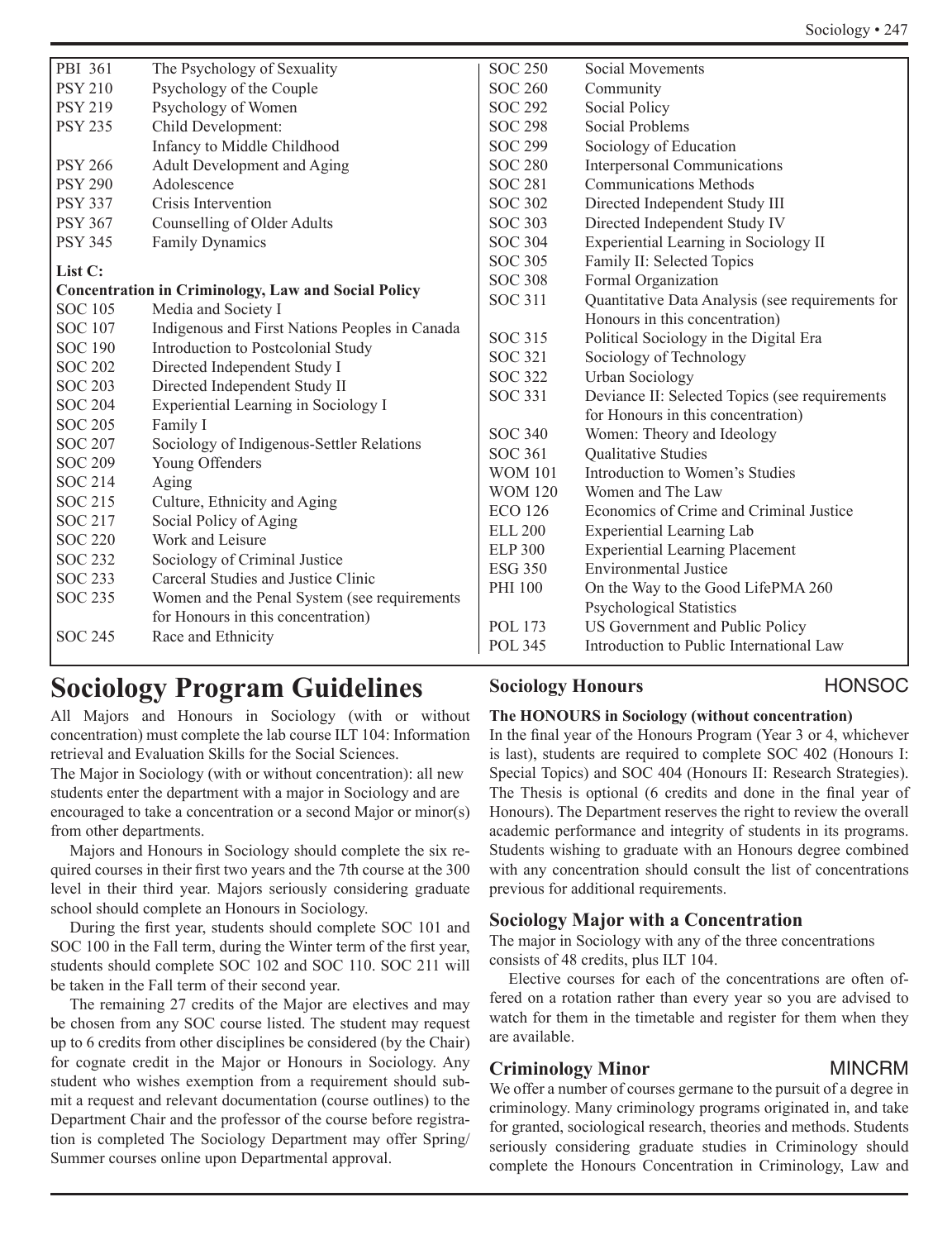Social Policy. Students consult with the Department Chair and Calendar course descriptions to assure completion of program outlined below. No limitation on cross-counting of courses between this and other programs is in effect.

# **Gender, Diversity &**

### **Equity Studies Minor** MINSGD

This minor consists of a minimum of 24 credits (see course list from Gender, Diversity & Equity Concentration). WOM 101 is required.

# **Certificate in Gerontology - Sociology Department** CONGRN

This program in Gerontology is presented from a multidisciplinary perspective. Its bio-psycho-social approach will provide persons currently working or planning to work with the elderly with the theoretical and practical knowledge and skills necessary to deal effectively with the needs of our aging population.

# **Certificate in Gender, Diversity**

## **and Equity Studies CONSGD**

The certificate in Gender, Diversity and Equity Studies (formerly Women's Studies) program at Bishop's has been developed to offer students the opportunity to explore gender in society, past and present, applying new concepts that have emerged in feminist scholarship over the past two decades. A major and a minor are offered (see Multidisciplinary Studies).

Also interdisciplinary in design, the Certificate in Gender, Diversity and Equity Studies provides courses ranging over a wide variety of subject areas and is open only to part-time students. Part-time students may take these courses in the Fall, Winter and Summer evening sessions or in the day with permission of the department concerned.

# **List of Courses**

**SOC 100 Sociological Imagination 3-3-0**

The primary objective of this course is to stimulate curiosity about that part of people's behaviour that is determined by relationships with others and by membership in groups. This course examines and evaluates the contribution sociology makes to the ongoing process of attempting to understand the surrounding social world. This course is intended for students who are either lacking introductory sociology or need to improve their effective writing skills in the discipline.

## **SOC 101 Introduction to Sociology 3-3-0**

This course introduces the foundations of sociology by examining numerous theoretical and empirical issues/debates. Special emphasis will be placed on understanding "the social" or "society" as a distinct and unique object of scientific analysis. Students are also encouraged to use sociological understandings to "make sense" of their personal lives.

#### **SOC 102 Québec Society I 3-3-0**

The course presents an analysis of Québec in historical perspective, and examines nationalism, bilingualism and social structures.

*This course is required of all Sociology Minors, Majors, and Honours students.* 

**SOC 105 Media and Society I 3-3-0**

An introduction to the impact of media upon society and the social structuring of contemporary media as industries which produce values and ideology.

**SOC 107 Indigenous and First Nations Peoples in Canada 3-3-0** An introduction to the study of First Nations in Canada.

#### **SOC 110 Research Methodology 3-3-0**

Sociological research will be dealt with in its quantitative and qualitative orientations. Students will be introduced to techniques of conceptualization, hypothesis formulation, and operationalization.

*This course is required of all Sociology Majors and Honours students.*

#### **SOC 129 Sex and Gender 3-3-0**

The relation between sex and gender is examined in terms of roles and values, social inequality, and transformations in this over time; the interface between class, gender, and ethnicity is examined regarding specific social problems and theories.

#### **SOC 190** Introduction to Postcolonial Study

An introduction to postcolonial theory and sociological issues arising from the cultural and economic conditions left behind by colonizers and the colonized. By looking at events in countries such as India, Nigeria, the Congo and other former colonies we come to understand the challenge of developing theoretical perspectives which grasp the complex influences of colonizer and colonized upon each other.

#### **SOC 202 Directed Independent Study I 3-3-0**

A tutorial course in which the student (normally a major) may pursue his or her interests in a selected area of sociology, under the direction of a member of the Department.

*Prerequisite: Permission of the instructor and the Department*

### **SOC 203 Directed Independent Study II 3-3-0**

See SOC 202

*Permission of the instructor and the Department*

### **SOC 204 Experiential Learning in Sociology I 3-3-0**

The course integrates a sociology student's research interests with the opportunity to participate with and explore a community organization or other coordinated social phenomena. A required component is a minimum 30 hours of active participation. A substantive written analysis based partially on the student's participatory research experience, and partially upon a study of the relevant literature is also required. It is up to the student to get agreement from the appropriate organization representative(s) for participation in the course and to recruit a professor to be their instructor.

#### **SOC 205 Family I 3-3-0**

Changing forms and functions of the family in Western society; growth and decline of the symmetrical family, definitions, theories, marital and sexual roles, and child rearing.

**SOC 207 Sociology of Indigenous-Settler Relations 3-3-0** The course examines the sociology of strategies of assimilation and the forms of resistance to these strategies in North America.

### **SOC 208 Criminology 3-3-0**

A survey of theories of crime and criminality in relation to class, race and gender. Substantive issues will include murder, prostitution, legal and illegal drug use, woman abuse, white collar crime, and organized crime.

### **SOC 209 Young Offenders 3-3-0**

The subject of young offenders in Canada is addressed using both contemporary critical theory and empirical evidence. The topics covered include the treatment of youth in Canada by the justice system, enforcement agencies, and their social realities. Variables of class, social inequality, gender and ethnicity contribute to the examination of the relationships of youth to criminal trends and behaviors patterns.

#### **SOC 211 Quantitative Methodology and**

**Research Design in the Social Sciences 3-3-0** This is an introductory course to quantitative data analysis. The course covers the principles of research design and statistical analyses frequently used in the social sciences. This is an important preparatory course for more advanced courses in quantitative methods.

*Prerequisite: SOC 110*

# **SOC 214 Aging 3-3-0**

Aging and the life course perspective. Sociological theories on aging in relation to gender, class, and ethnicity.

**SOC 219 Sociology of the Body 3-3-0** Notions of the body as the cultural representation of our contemporary "embodied" selves will be explored. This course will uncover the strategies of social, political and economic forces as theses problematize the body and seek to control, manipulate, and alter behaviour.

#### **SOC 221 Modern Sociological Theory I 3-3-0**

An introduction to the nature and purpose of sociological theory. Students will learn the foundations of theory (ontology, epistemology, methodology) and social theory's historical development before examining the work of Emile Durkheim. *Prerequisite: SOC 101*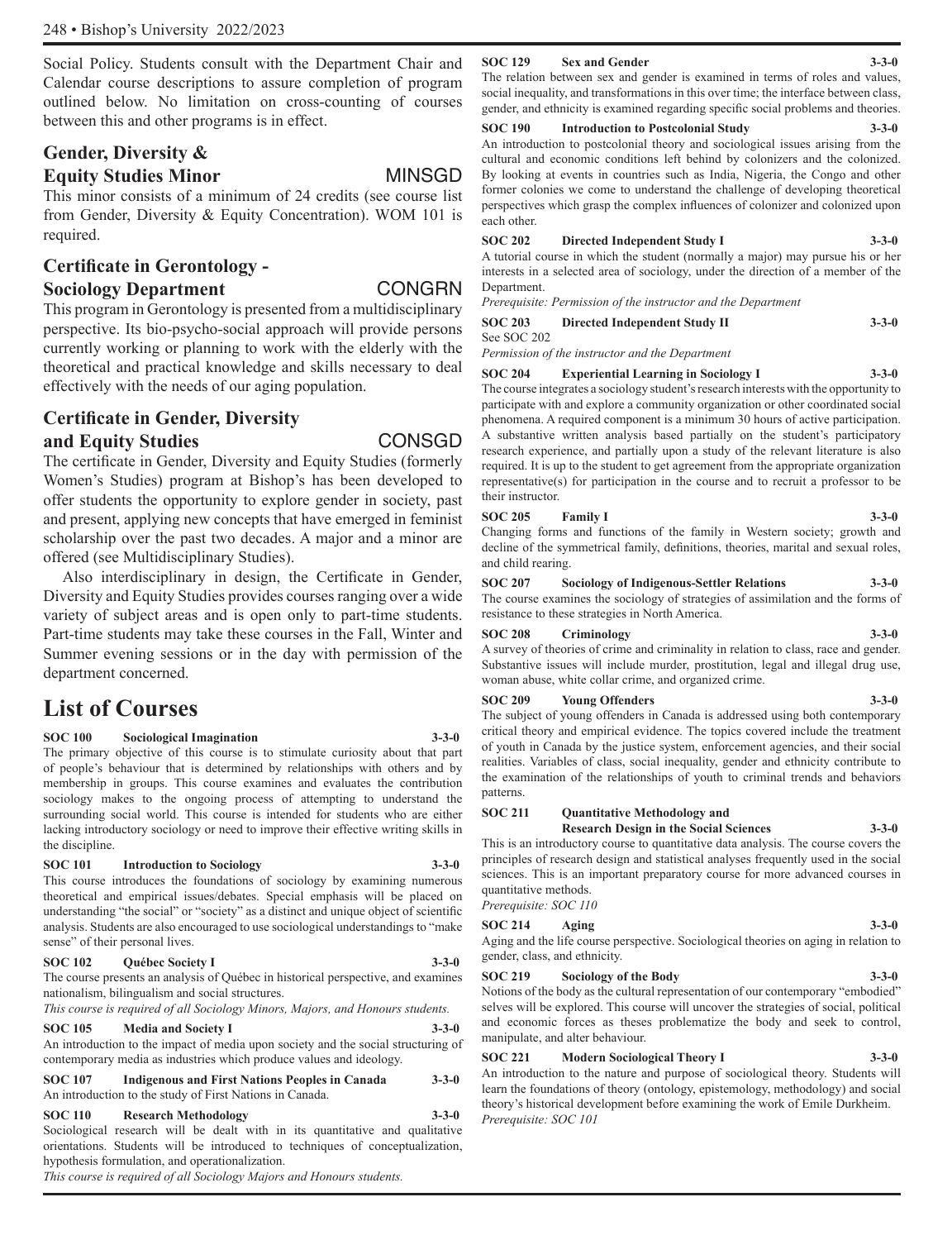### **SOC 222 Modern Sociological Theory II 3-3-0**

Building from the ideas established in SOC 221, this course pursues an extensive analysis and critical evaluation of Karl Marx and Max Weber's respective work. *Prerequisite: SOC 221 or permission of the instructor*

#### **SOC 223 Women and Global Inequality 3-3-0**

This course considers the social location of women within a political economy of globalization. Understanding women's diverse lives requires attention to public, private, local, regional, national, and global factors.

#### **SOC 225 Québec Society II 3-3-0**

Selected topics for analysis of the values, ideologies, behaviour patterns and material culture of Québec society. The course critically examines Québec society during modernity and early post-modernity and draws heavily on artistic and cultural representations (painting, sculpture, literature, etc.)

*It is recommended that students take SOC 102 or SOC 101 prior to this*

#### **SOC 229 Communications: Gender and Culture 3-3-0**

This course examines how society defines gender through communication and what that means for our institutional and personal lives, safety, relationships, and professional opportunities. The focus is on how people participate in the social construction of gender, its impacts, and efforts to achieve equality. Topics include: gendered identities, gendered verbal and non-verbal communication about race, gender, and violence in the workplace and other institutional or personal settings.

#### **SOC 230 Deviance I 3-3-0**

Definitions of deviant behaviour, social roles of deviants and the structure of control.

#### **SOC 232 Sociology of Criminal Justice 3-3-0**

An overview of the criminal justice system from initial contact with the police through to arrest, prosecution, disposition, incarceration, and release to the community. Emphasis is on the role of the police, prosecution, courts, and corrections with a consideration of moving towards alternative approaches to justice.

#### **SOC 233 Carceral Studies and Justice Clinic 3-3-0**

Carceral spaces include migrant detention centers, prisons and refugee camps. This course considers carceral space in relation to a socio-political and historical context. The course has a practical, experiential component.

#### **SOC 235 Women and the Penal System 3-3-0**

A critical understanding of gender in criminology. Substantive issues will include: Sexual assault and the justice system, women and family law in the courts, domestic violence, gender and murder. Contemporary theories in criminology and their application are examined.

#### **SOC 241 Cinema 3-3-0**

Culture phenomena and values such as: class interest, gender roles, important events, national character and foreign policy, the ideal family, the deviant, etc., are reflected and contested in film. Students will be exposed to and discuss a variety of theories and methods of analyzing culture by way of film as industry and meaning creation.

#### **SOC 245 Race and Ethnicity 3-3-0**

The sociology of multiethnic and multiracial societies examines social conflicts over the distribution of resources and power; racism and multicultural ideologies are examined.

### **SOC 250 Social Movements 3-3-0**

Macro-structures of society such as crowds, publics, fads and riots are examined, including evolving collectivities and their subsequent ideological transformations.

#### **SOC 260 Community 3-3-0**

A comparative and historical analysis of rural, urban, and ethnic communities.

#### **SOC 280 Interpersonal Communication 3-3-0** Human interaction at the macro sociological level. Equality, domination, integration, marginalization, co-operation and conflict will be examined.

#### **SOC 291 Sociology of Art 3-3-0**

An introduction to the Sociological study of the Arts. The course focuses on the social practices and organizational frameworks related to artistic production/ creation, mediation processes, and the reception of art works and artists. Attention will be given to issues related to race, gender, class, and power.

#### **SOC 292 Social Policy 3-3-0**

Introduction to the sociological study of social policy in the Canadian context. The course will examine civil society in relation to a rapidly changing policy context. The development and outcomes of policy will be investigated from a number of theoretical perspectives.

*Prerequisites: SOC 101 and SOC 110* 

#### **SOC 294** Sociology of Tourism

Sociology • 249

Travel, journeys and their associated human migrations are the key areas of focus in this course. While movement for purposes of rest and recreation has always been part of our collective legacy, in this world of increasing globalization, the mass tourist industry and a variety of leisure activities has helped transform many locations around the globe. The course will explore tourism, in all its forms and the impact of traveling, both positive and negative, on cultures, sustainability and the environment.

#### **SOC 295 Social Inequality 3-3-0**

This course addresses concepts of social and cultural sustainability. Key questions concerning the environmental impacts of social organization as well as options for change will be considered.

#### **SOC 296 Globalism and Culture 3-3-0**

An introduction to key concepts for the current understanding and applications of cultural and social globalization.

#### **SOC 298 Social Problems 3-3-0**

The course develops a structural understanding of crime, health, inequality, and environmental destruction etc. Situating these problems within the framework of contemporary capitalism, it examines their root causes and possible solutions.

#### **SOC 299 /**

**EDU 303 Sociology of Education 3-3-0** Comparative study of the Canadian education system and processes in light of current sociological theory and research

|                    | carrent sociological theory and research                      |             |
|--------------------|---------------------------------------------------------------|-------------|
| SOC 302            | Directed Independent Study III                                | $3 - 3 - 0$ |
| <i>See SOC 202</i> |                                                               |             |
|                    | Prerequisite: Permission of the instructor and the Department |             |
|                    |                                                               |             |

| <b>SOC 303</b> | Directed Independent Study IV | $3 - 3 - 0$ |
|----------------|-------------------------------|-------------|
| See SOC 202    |                               |             |
|                |                               |             |

*Prerequisite: Permission of the instructor and the Department.*

### **SOC 304 Experiential Learning in Sociology II 3-3-0**

The course integrates a sociology student's research interests with the opportunity to participate with and explore a community organization or other coordinated social phenomena. A required component is a minimum 30 hours of active participation. A substantive written analysis based partially on the student's participatory research experience, and partially upon a study of the relevant literature is also required. It is up to the student to get agreement from the appropriate organization representative(s) for participation in the course and to recruit a professor to be their instructor.

*Prerequisite: SOC 233*

#### **SOC 305 Family II: Selected Topics 3-3-0**

An advanced seminar on selected issues affecting the family in historical and contemporary settings involving the relationship between public and private spheres and between production and reproduction. *Prerequisite: SOC 205*

#### **SOC 307 Sociology of Health 3-3-0**

This course seeks to examine the place of health and illness in society, the relationship between bio-medical problems and the social, political and economic realities that help shape them. Topics will include poverty and health, mental illness, aging, death and dying, professionalism, health service organization, inequalities in health service access and use, recent policies and difficulties with health care reform.

### **SOC 309 Advanced Seminar in Global Colonization and Decolonization 3-3-0**

Colonialism and imperialism are considered in relation to settler societies and global power structure. This course questions theories of decolonization and liberation in the context of cultural and economic empires.

**SOC 311 Quantitative Data Analysis with Computer Software 3-3-0** This is a more advanced course in quantitative methods. Students will learn how to manage and analyze quantitative data with computer software. Topics include data entry, statistical procedures and interpretation of output.

*Prerequisites: SOC 110 and SOC 211, or permission of instructor. Required for Honours Sociology students.*

### **SOC 315 Political Sociology in the Digital Era 3-3-0**

This course examines the state and policy making in Canadian and global contexts, from a sociological perspective. Marxist, feminist and traditional theories are examined.